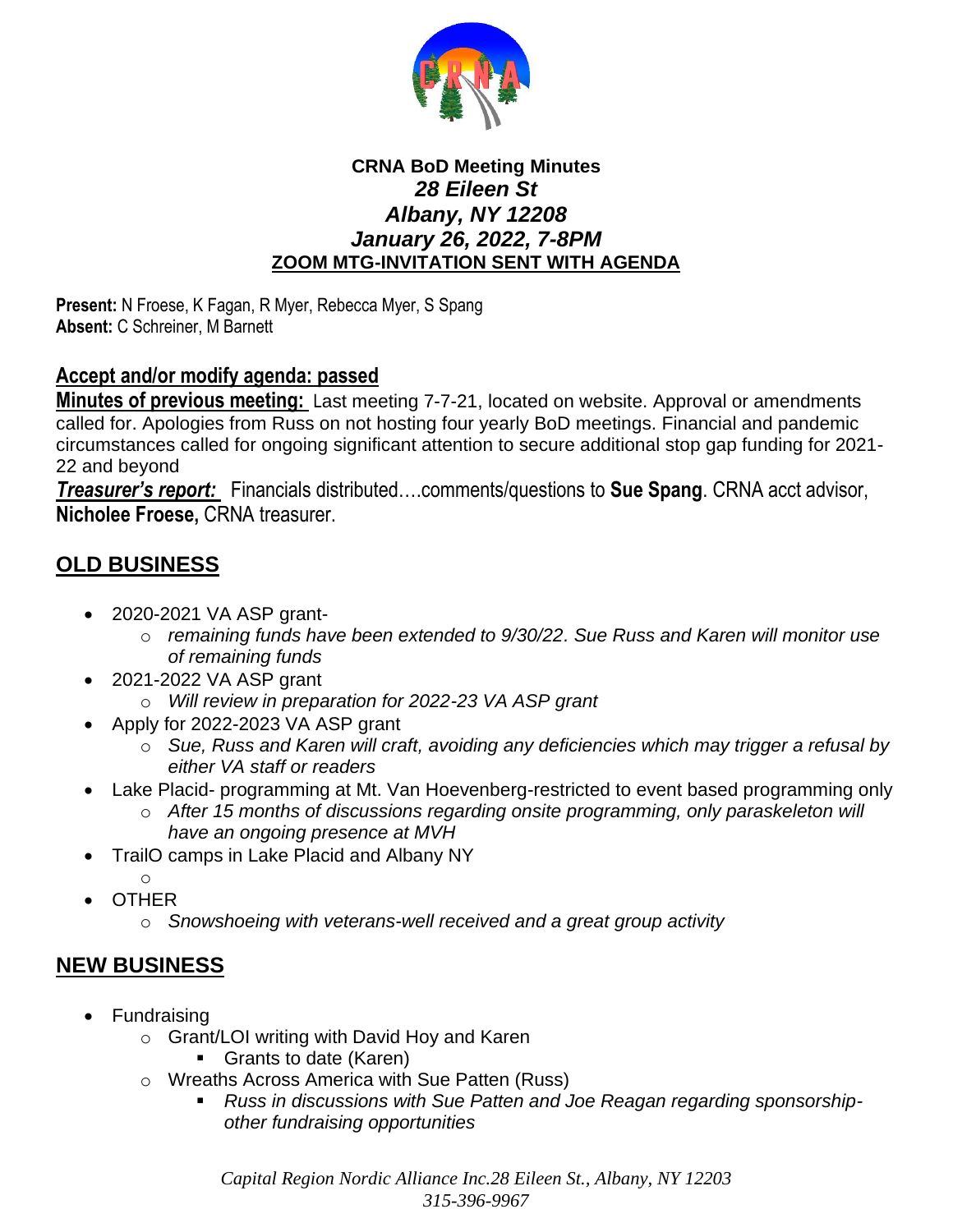

- o Chapel of the 4 Chaplains (May TrailO, Russ)
	- Paralympic class event in May at the Chapel for its Armed Svcs celebration-use *as a fundraiser (75,000-100,000) supporting CRNA veteran programming*
	- *Funds for WTOC in Poland, July 2022*
- $\circ$  Closeout 2020-21 (Sue)
- o 2022-23 VA Grant, (Sue and Russ)
- $\circ$  OTHER
- Programming in extended 2020-2021 VA grant
	- o TrailO in Philadelphia-May 2022
		- WTOC in Poland July 2022
		- **•** TrailO team virtually participating in TORUS CUP
	- o Paraskelly
		- *Karen continues to lead programming at Lake Placid, need to expand coaches and athletes*
		- *Will keep close eye on expenses as funds are limited*
	- o Paranordic in VT (Waterbury VT-Feb 5, 2022)
		- OK to proceed-look to increase veteran presence
- Partnering with Adaptive Outdoor Education Centers in Brunswick and Carrabassett Valley ME for all of CRNA sports
	- o Semper Fi
		- All planning going well, approx. 15-18 veterans
		- *Calum and Nick to video*
	- o WWP
		- *Bretton Woods with B Hoagland-1 day clinic, use CRNA equipment*
	- o AOEC
		- *Will transfer grooming equipment to SOC for program grooming*, equipment to follow, *Karen will be onsite, Russ offsite to work on CRNA initiatives*
- Equipment (gear and grooming) options with AOEC, SOC and other NENSA organizations
- **Microsoft Soundscape** in NC, ME and with American Council of the Blind
	- o *NC Going well, look to expand to all 4 NYSDEC Env Ed centers*
- OTHER
	- o *Karen to investigate 2022 Freedom ride with K Bittenbender-upcoming summer*
	- o *Next meeting-3 months Karen will set zoom dates and distribute*